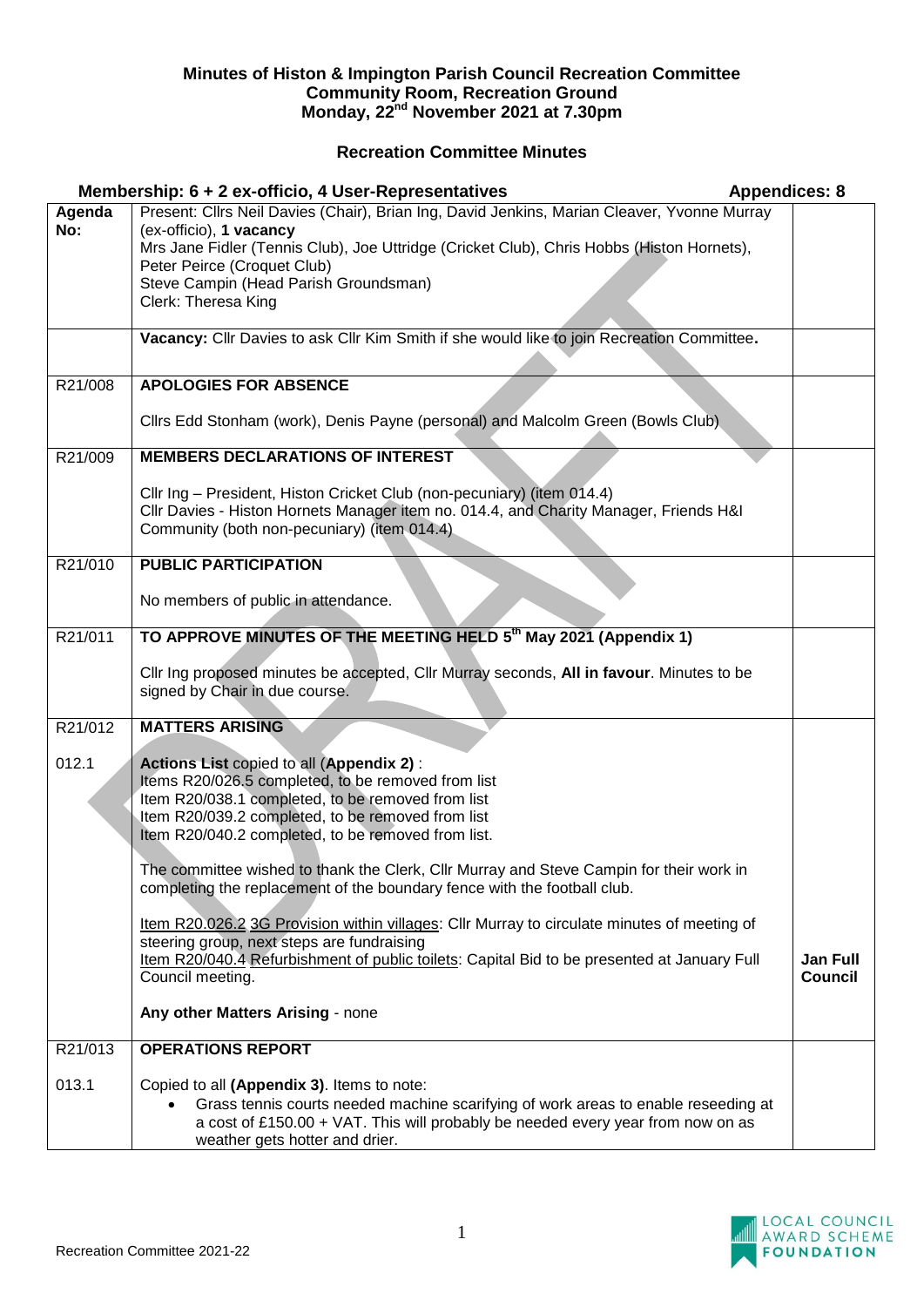|         | Need for additional changing room cleaning to be assessed.<br>$\bullet$<br>More tree work may be needed<br>$\bullet$<br>Steve Campin reported the theft of two bikes form the Recreation Ground during the<br>$\bullet$<br>past weeks. He requested suggestions on how to increase security, whether a<br>lockable bike shed would be suitable, and asked this be considered as part of any<br>development of the site. Further suggestions were notices on the racks to ask people<br>to lock their bikes.<br>Cllr Murray added that the review of the play equipment for the new asset register<br>$\bullet$<br>had created a lot of electronic data that could be used to be proactive in the<br>maintenance and replacement of the equipment. |                              |
|---------|---------------------------------------------------------------------------------------------------------------------------------------------------------------------------------------------------------------------------------------------------------------------------------------------------------------------------------------------------------------------------------------------------------------------------------------------------------------------------------------------------------------------------------------------------------------------------------------------------------------------------------------------------------------------------------------------------------------------------------------------------|------------------------------|
| R21/014 | To receive Finance Report                                                                                                                                                                                                                                                                                                                                                                                                                                                                                                                                                                                                                                                                                                                         |                              |
| 014.1   | <b>Committee budgets to date (Appendix 4)</b><br>Report received and noted.                                                                                                                                                                                                                                                                                                                                                                                                                                                                                                                                                                                                                                                                       |                              |
| 014.2   | Three Year Plan Review (Appendix 5)<br>Cllr Ing presented the suggested three year plan. As part of the review, it was felt that many<br>of the projects could be done together with the creation of a development plan for the whole<br>of the Recreation Ground. All agreed to formation of Recreation Redevelopment Plan                                                                                                                                                                                                                                                                                                                                                                                                                       |                              |
| 014.3   | Budgets 2022 -2023 - To agree procedure for presentation of budget request<br>to F&A Committee (Appendix 6)<br>Draft budgets created by Clerk, working with Cllrs Ing and Davies, and Steve Campin.<br>Community room income was felt to be too low, Clerk to review. Also Capital spends to be<br>added in from three year plan so F&A Committee have a complete view of budget request.<br>Committee felt that more publicity of facilities such as community room would increase<br>income, gather more engagement. Website review to include this.                                                                                                                                                                                            | <b>Clerk</b>                 |
| 014.4   | Sports Club and Facility Charges 2022 - 2023 (Appendix 7)<br>Draft charges and club charges report discussed. Charges had been increased by 2.9 % and<br>rounded. Cllr Jenkins stated that charges had not gone up across the board last year, and<br>that they should therefore go up a further 2% this year to reflect this. Clerk to amend figures<br>and add in a column to show % increases for further review.<br>Club Representatives to review and feedback any issues; meetings to be held with Tennis<br>Club and Croquet club members to discuss fees in detail.<br>Cllr Murray thanked Steve Campin and the groundstaff for maintaining the excellent quality of<br>the facilities.                                                   | <b>Clerk</b><br><b>Clubs</b> |
| R21/015 | <b>CLUB MATTERS</b>                                                                                                                                                                                                                                                                                                                                                                                                                                                                                                                                                                                                                                                                                                                               |                              |
| 015.1   | Bowls Club- no representative in attendance.                                                                                                                                                                                                                                                                                                                                                                                                                                                                                                                                                                                                                                                                                                      |                              |
|         | <b>Cricket Club - Items highlighted:</b><br>New shed in place, quite inconspicuous.<br>Next project is acquisition of a mobile electronic scoreboard.<br>Boards at the bottom of the boundary fence may be needed as they help players<br>during matches, look into material used for longevity. Plan to be created and then<br>forwarded to Clerk.                                                                                                                                                                                                                                                                                                                                                                                               |                              |
|         | Security issues raised:- Joe Uttridge stated that he had encountered several instances of<br>misuse of cricket nets and covers over summer. He had suggested signage was needed to<br>protect the nets and confirm who could use them. Further discussion followed:<br>Chris Hobbs suggested young people may not know the rules of usage of the<br>facilities in general, perhaps these should be more obvious<br>Opening and closing times should be stated<br>٠<br>It was queried whether the young people responsible took advantage of when the<br>facilities were not well used, but Steve Campin pointed out that there had been an                                                                                                        |                              |
|         | issue where the young people were prepared to challenge any rules<br>It was also felt that there was no deterrent as the PCSO had retired<br>Suggested engage with IVC and the Youth Club, Youth Worker to reinforce better                                                                                                                                                                                                                                                                                                                                                                                                                                                                                                                       |                              |

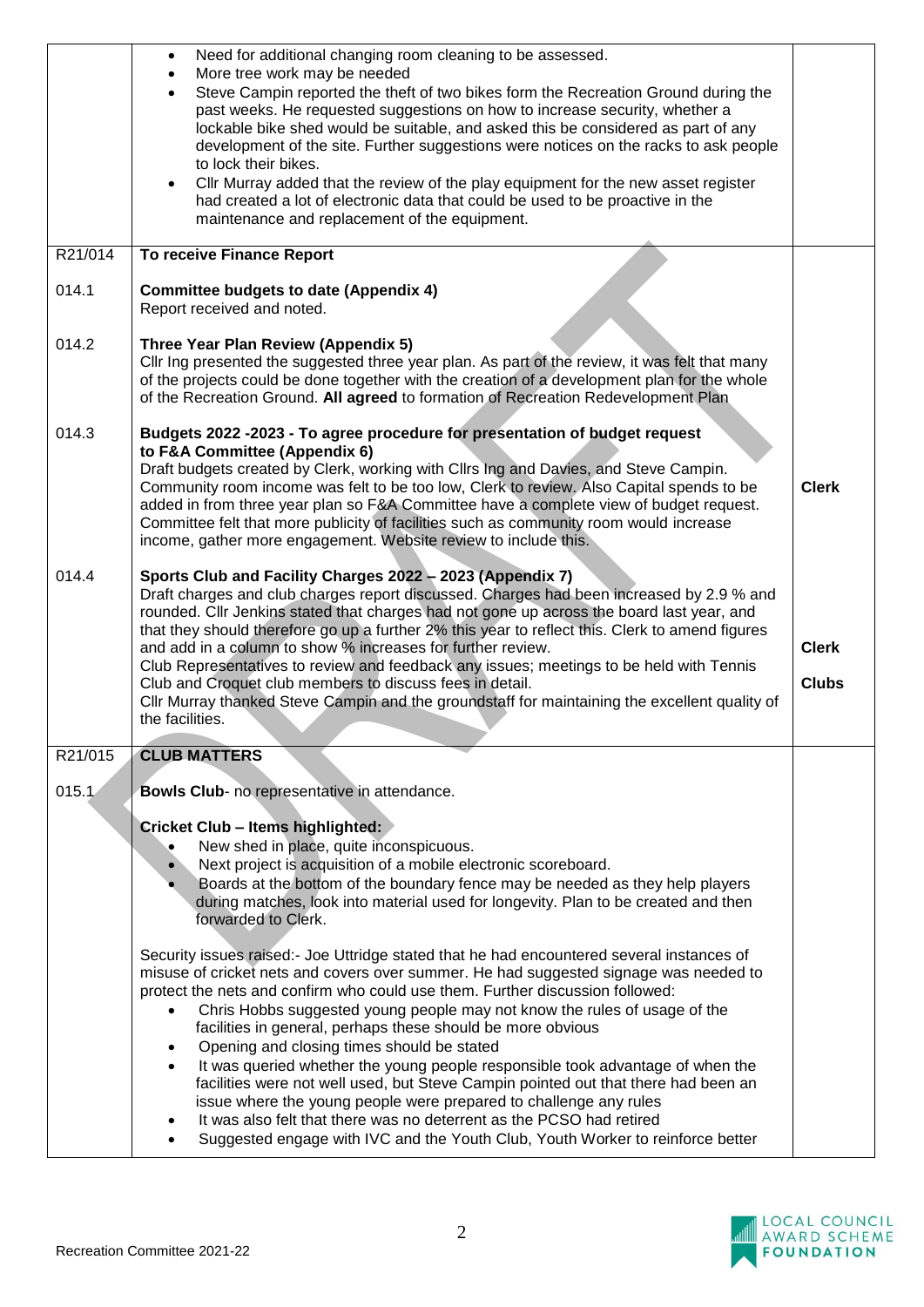|         | use of facilities.<br>Suggested contacting local police to engage in preventative measures, explain what<br>is being proposed and issues we are having.<br>All agreed to form a Working Party of up to five members to look at measures to be taken.<br>Cllrs Ing and Murray, Joe Uttridge and Chris Hobbs agreed to be members, group open to                                                                                                                                                                                                                                                                   | <b>Working</b><br>Party                |
|---------|------------------------------------------------------------------------------------------------------------------------------------------------------------------------------------------------------------------------------------------------------------------------------------------------------------------------------------------------------------------------------------------------------------------------------------------------------------------------------------------------------------------------------------------------------------------------------------------------------------------|----------------------------------------|
|         | any other interested party.<br><b>Croquet Club</b><br>Club has 25 paid members but only 16 active ones. Concerns are that the group is losing                                                                                                                                                                                                                                                                                                                                                                                                                                                                    |                                        |
|         | members due to age and therefore some uncertainty about whether it will continue.<br><b>Tennis Club</b>                                                                                                                                                                                                                                                                                                                                                                                                                                                                                                          |                                        |
|         | Club going form strength to strength in terms of member numbers, especially when organised<br>sport was the only one allowed, now have 247 Adult and 167 Junior members. This may<br>mean they would like to block book more court time in the coming year, outside of the normal<br>number of hours, in order to provide facilities to members. To be discussed as part of the<br>review of fees with Clerk. Booking system for courts is working well, and helps keep numbers<br>up as people know they have a court to play on. Thanks expressed for the exclusive use of<br>the grass courts in summer 2021. | <b>Tennis</b><br>Club/<br><b>Clerk</b> |
|         | <b>Histon Hornets</b><br>Chris Hobbs new contact for the Club. Season progressing well. IVC sport pitch usage was<br>intended to reduce pressure on Recreation Ground usage because of number of teams, but<br>quality of pitches means much training is taking place off site, and it is expected to increase<br>as the number of team increase. Chris wondered if there was a way to suggest IVC fund<br>some improvements.                                                                                                                                                                                    |                                        |
|         | CIIr Jenkins said that the Working Party with IVC and Histon Football Club had not met in<br>some time and that this should be restarted so that the facilities could be looked at before the<br>start of the next full season in September 2022.                                                                                                                                                                                                                                                                                                                                                                | <b>Working</b><br><b>Party</b>         |
|         |                                                                                                                                                                                                                                                                                                                                                                                                                                                                                                                                                                                                                  |                                        |
| R21/016 | <b>Recreation Survey</b>                                                                                                                                                                                                                                                                                                                                                                                                                                                                                                                                                                                         |                                        |
| 016.1   | To note feedback<br>CIIr Jenkins shared a short presentation on the findings of the Recreation Survey, full version<br>to be circulated to all. (Appendix 8). Items discussed:                                                                                                                                                                                                                                                                                                                                                                                                                                   |                                        |
| 016.2   | Expect to continue to received input, encourage those clubs who have not responded<br>to respond.<br>No central inventory of information on facilities, including charges for hire<br>$\bullet$                                                                                                                                                                                                                                                                                                                                                                                                                  |                                        |
|         | Top level observations are that communication on what is available is key, as is                                                                                                                                                                                                                                                                                                                                                                                                                                                                                                                                 |                                        |
|         | meeting the needs of older children and teenagers<br>The Recreation Ground itself is appreciated but needs to evolve.                                                                                                                                                                                                                                                                                                                                                                                                                                                                                            |                                        |
|         | First cut recommendations include establishing a central communications resource,<br>starting to develop a pump track plan, developing a plan for the Recreation Ground<br>Defining what the Parish Council's role is in all this, "recognising that it is at centre<br>but is not the centre of the community"                                                                                                                                                                                                                                                                                                  |                                        |
|         | Cllr Ing suggested not just physical facilities needed but people, either coaches or                                                                                                                                                                                                                                                                                                                                                                                                                                                                                                                             |                                        |
|         | volunteers, to provide them.<br>CIIr Jenkins recommendation was to create a Recreation ground Redevelopment Working<br>Party.                                                                                                                                                                                                                                                                                                                                                                                                                                                                                    |                                        |
| 016.3   | To agree actions resulting from the survey<br>Cllr Jenkins recommendation was to form a Recreation ground Redevelopment Working<br>Party. Proposed Cllr Jenkins seconded Cllr Davies, all in favour. Membership open to<br>anyone with an interest; ClIrs Ing and Jenkins, Chris Hobbs and Joe Uttridge to become initial<br>four members and agree plan and delivery. Cllr Cleaver noted this was not a new idea, that it<br>had been started before so there was a basis on which to work.                                                                                                                     |                                        |
| R21/017 | <b>OTHER MATTERS</b>                                                                                                                                                                                                                                                                                                                                                                                                                                                                                                                                                                                             |                                        |